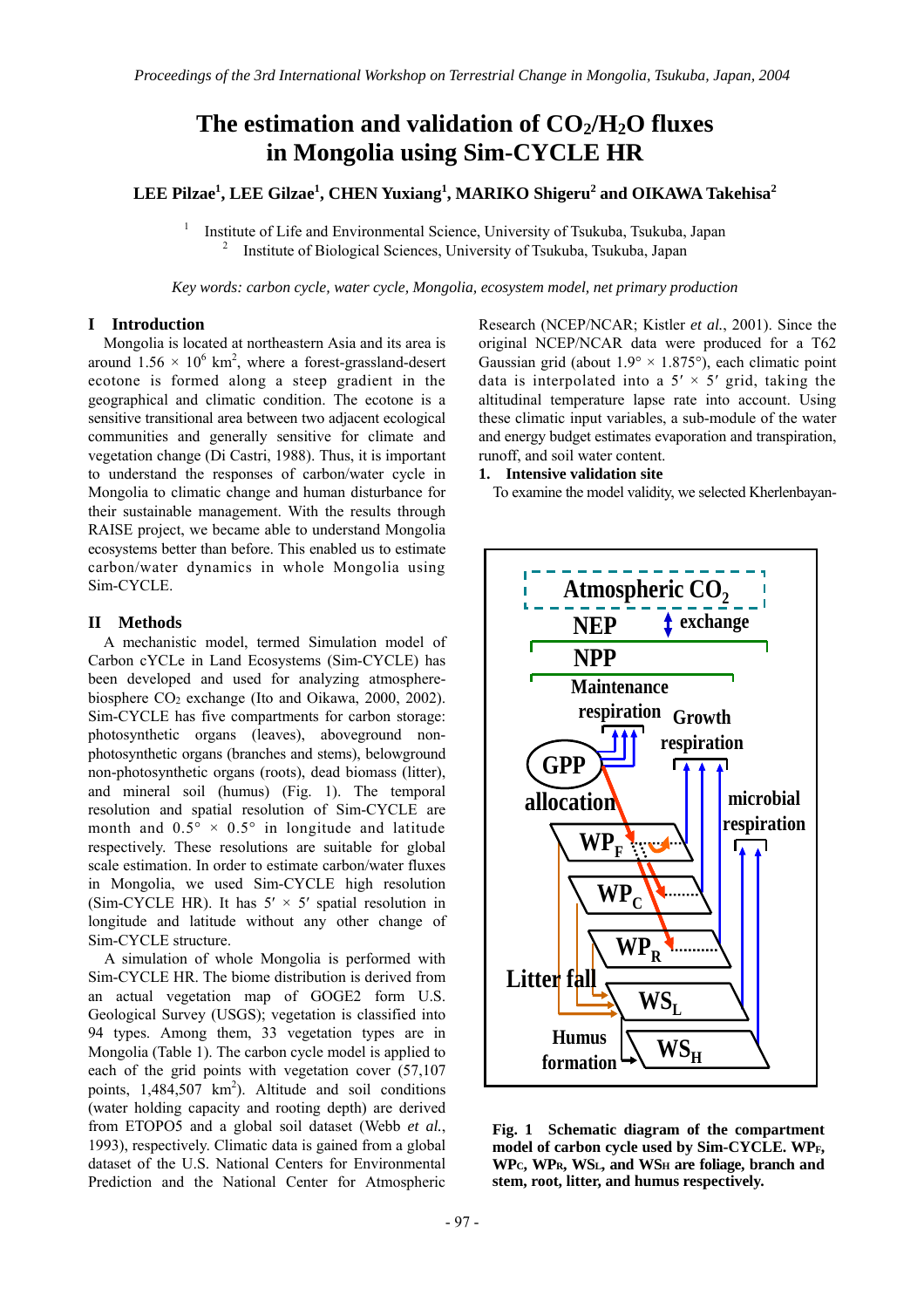| Num            | Vegetation Name                   | # of cell      | Area            |
|----------------|-----------------------------------|----------------|-----------------|
|                |                                   | point          | km <sup>2</sup> |
| $\overline{2}$ | Low Sparse Grassland              | 16,581         | 622,132         |
| 51             | Semi Desert Shrubs                | 13,514         | 419,099         |
| 42             | Cold Grassland                    | 7,391          | 164,642         |
| 8              | <b>Bare Desert</b>                | 5,544          | 153,656         |
| 91             | Woody Savanna                     | 2,902          | 36,480          |
| 94             | Crops, Grass, Shrubs              | 2,853          | 27,701          |
| $\overline{4}$ | Deciduous Conifer Forest          | 953            | 9,314           |
| 63             | Wooded Tundra                     | 1,048          | 9,045           |
| 93             | <b>Grass Crops</b>                | 1,152          | 8,635           |
| 60             | Small Leaf Mixed Woods            | 1,130          | 8,398           |
| 9              | <b>Upland Tundra</b>              | 525            | 5,053           |
| 61             | Deciduous and Mixed Boreal Forest | 817            | 5,027           |
| 23             | <b>Cool Mixed Forest</b>          | 453            | 3,932           |
| 5              | Deciduous Broadleaf Forest        | 301            | 2,378           |
| 57             | Cool Forest and Field             | 412            | 1,408           |
| 11             | Semi Desert                       | 234            | 1,359           |
| 38             | Cool Irrigated Cropland           | 139            | 1,299           |
| 21             | <b>Conifer Boreal Forest</b>      | 318            | 1,095           |
| 31             | Crops and Town                    | 190            | 913             |
| 53             | <b>Barren Tundra</b>              | 196            | 757             |
| 58             | Fields and Woody Savanna          | 135            | 716             |
| 50             | <b>Sand Desert</b>                | 49             | 501             |
| 44             | Mire, Bog, Fen                    | 135            | 470             |
| 43             | Savanna (Woods)                   | 72             | 385             |
| 62             | Narrow Conifers                   | 22             | 43              |
| 10             | <b>Irrigated Grassland</b>        | 9              | 20              |
| 24             | <b>Mixed Forest</b>               | 13             | 19              |
| 45             | Marsh Wetland                     | 7              | 11              |
| 22             | Cool Conifer Forest               | 3              | 6               |
| 40             | Cool Grasses and Shurbs           | 3              | 5               |
| 37             | Hot Irrigated Cropland            | $\overline{4}$ | $\overline{4}$  |
| 19             | Evergreen Forest and Fields       | 1              | 3               |
| 36             | Rice Paddy and Field              | 1              | 1               |
|                | Total                             | 57,107         | 1,484,507       |

**Table 1 Category and area of 33 vegetation types in Mongolia among 94 vegetation types in GOGE2 from USGS.** 

Ulaan (KBU) where carbon dynamics was measured by ecological methods. KBU site is located at Mongolia (47° 28′ N, 108° 78′ E). Altitude is 1,245 m a.m.s.l. The mean annual precipitation is 187 mm averaged during the last ten years (1993-2002). The mean annual temperature is 1.6 °C averaged during same period of precipitation. Vegetation is a typical steppe and dominant species is *stipa krylovii* (C3 plant).

#### **2. Extensive validation sites**

To validate the model applicability at the whole Mongolia scale, we performed an extensive comparison (LAI, aboveground biomass) for 9 sites in the wide range of Mongolia. Among these 9 sites' data, 8 sites data are the results of RAISE project, and remained 1 site's data is the result of Tumentsogt site (Chuluun *et al.*, 1995).

#### **III Results**

#### **1. Point scale validation**

Sim-CYCLE HR appropriately retrieved the carbon flux transitions and the carbon storage in KBU site (Table 2). However, respiration showed a large difference between model output and field data because of assumption of stable stage in Sim-CYCLE HR. Especially,

 $T_{\text{max}}$  2. Comparison of  $\frac{1}{2}$ **Table 2 Comparison of model outputs with field data in KBU site.** 

| <b>KBU</b>       | LAI | AGB | <b>BGB</b> | GPP | <b>NPP</b> | Respiration                                                                                                                                  |
|------------------|-----|-----|------------|-----|------------|----------------------------------------------------------------------------------------------------------------------------------------------|
|                  |     |     |            |     |            | $g C m-2$ g C m <sup>-2</sup> g C m <sup>-2</sup> yr <sup>-1</sup> g C m <sup>-2</sup> yr <sup>-1</sup> g C m <sup>-2</sup> yr <sup>-1</sup> |
| Field data       | 06  | 50  | 480        |     | n.a.       | 140                                                                                                                                          |
| $Sim-CYCLE$ 0.61 |     | 50  | 484        | 174 | 110        | 174                                                                                                                                          |

in the seasonal change of LAI, model and measured value showed similar pattern with similar values (Fig. 2). This area is arid, thus most of precipitation went to the atmosphere through evapotranspiration annually. In particular, evaporation was over 10 times higher than transpiration because of low LAI (Fig. 3.).

As a consequence of parameter calibration (values not shown), Sim-CYCLE retrieved adequately carbon dynamics in the 9 sites of Mongolia. Fig. 4 shows correlation between field measurement and Sim-CYCLE estimation for LAI, aboveground biomass.

#### **2. Estimation of carbon/water fluxes in Mongolia**

Sim-CYCLE HR estimated the annual GPP, NPP, and plant biomass as 167.9 Tg C yr<sup>-1</sup>, 101.1 Tg C yr<sup>-1</sup>, and 1,181 Tg C, respectively, as well as estimated the amount of evaporation and transpiration as  $277.1$  Pg H<sub>2</sub>O yr<sup>-1</sup>, and



**Fig. 2 Seasonal change of model and measured LAI.** 



**Fig. 3 Estimation of water flux in KBU site.**